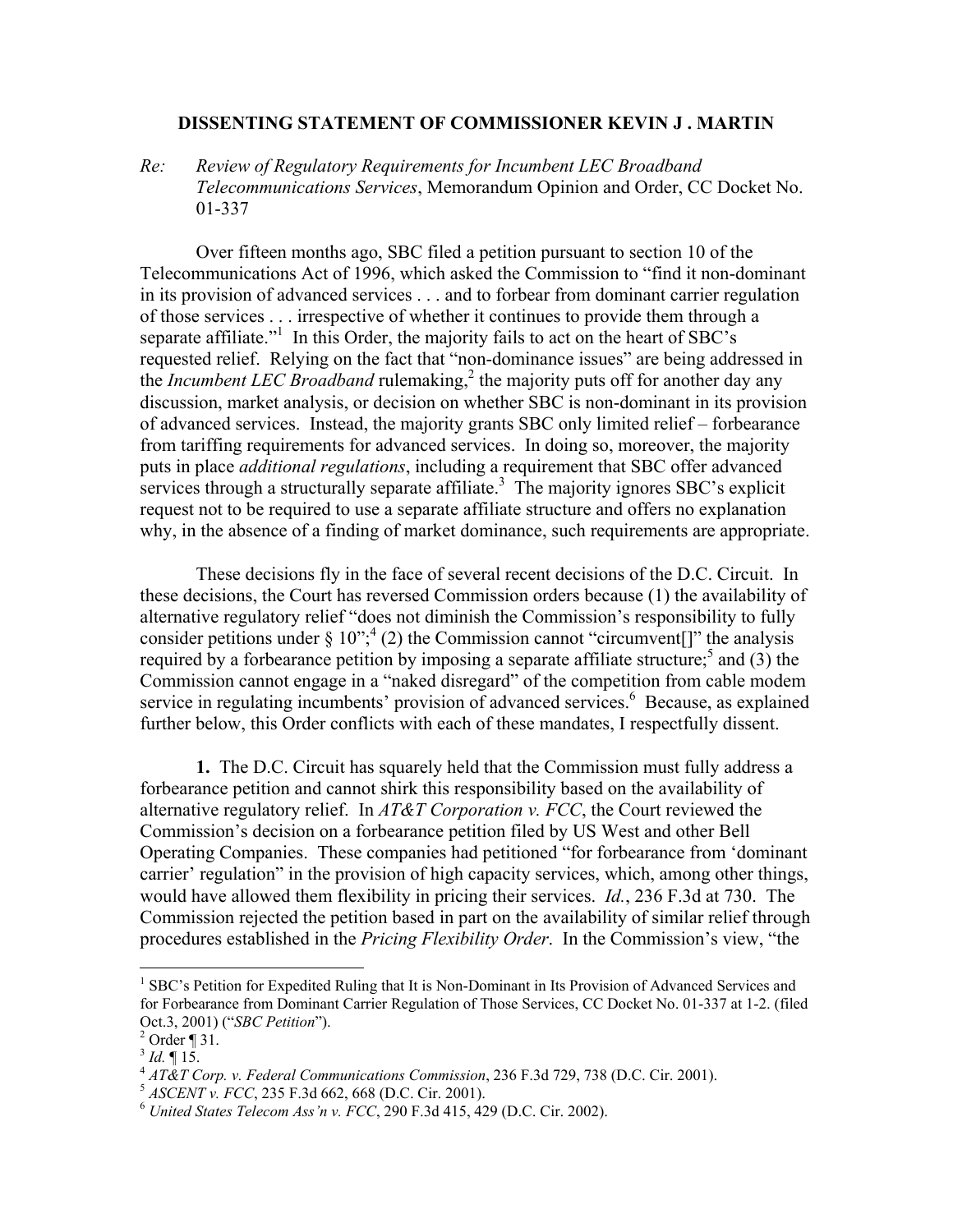*Pricing Flexibility Order* establishes a mechanism by which the petitioners may receive much of the relief they seek" and, partially on that basis, rejected their forbearance petition. *Id.* at 731 (quoting *Petition of U.S. WEST Communications, Inc. for Forbearance from Regulation as a Dominant Carrier in the Phoenix, Arizona MSA, et al.*, Memorandum Opinion and Order, 14 FCCR 19947, 19968 ¶ 36 (1999)).

 The Court flatly rejected the Commission's refusal to reach the issues raised in the petitioners' forbearance petition. Concluding that Congress intended forbearance petitions under section 10 to be available regardless of alternative avenues for regulatory relief, the Court stated: "The Commission may or may not be right in what it surmises about the purported advantages of the Pricing Flexibility Order; but, at least for now, these surmises are beside the point. Congress has established § 10 as a viable and independent means of seeking forbearance." *Id.* at 738. According to the Court, "[T]he availability of the Pricing Flexibility Order as an alternative route for seeking pricing flexibility does not diminish the Commission's responsibility to fully consider petitions under § 10." *Id.*

 The present Order plainly conflicts with this mandate. Here, the majority makes no determination whatsoever on the central question in SBC's forbearance petition – whether SBC is non-dominant in its provision of advanced services. Nor does the majority address forbearance from any dominant carrier regulations other than tariffing requirements. Instead, the majority states: "We intend to address non-dominant issues in the *Incumbent LEC Broadband* rulemaking as part of our broader examination of the appropriate regulation for incumbent LEC provision of domestic broadband telecommunications." Order ¶ 31. According to the majority, "the most orderly procedure is to defer action on [these] issues raised in SBC's petition pending resolution of those questions." *Id*. As the Court made clear, however, whatever the majority "surmises about the purported advantages" of a different regulatory proceeding, "these surmises are beside the point." *AT&T*, 236 F.3d at 738. "The Commission has no authority to sweep [section 10] away by reference to another, very different, regulatory mechanism." *Id.*

 To defend the lawfulness of its decision, the majority claims that SBC's petition should be construed as a request for a declaratory ruling that SBC is non-dominant in the provision of advanced services and a separate forbearance petition from dominant carrier regulation for advanced services. The majority argues that it need not resolve the purported request for a declaratory ruling, because "unlike SBC's forbearance request, [it] is not subject to a statutory timetable." Order ¶ 31. With respect to the forbearance petition, the majority claims that the substance of SBC's request was for relief from tariffing requirements and that the majority fully granted this request without needing to make a finding on dominance. *See id.* ¶ 30.

 This argument suffers from multiple flaws. Even if SBC's petition could be construed as seeking a declaratory ruling in addition to forbearance, SBC's forbearance petition was not limited to tariffing requirements. The petition was entitled a petition for "*forbearance from dominant carrier regulation*" and repeatedly sought forbearance from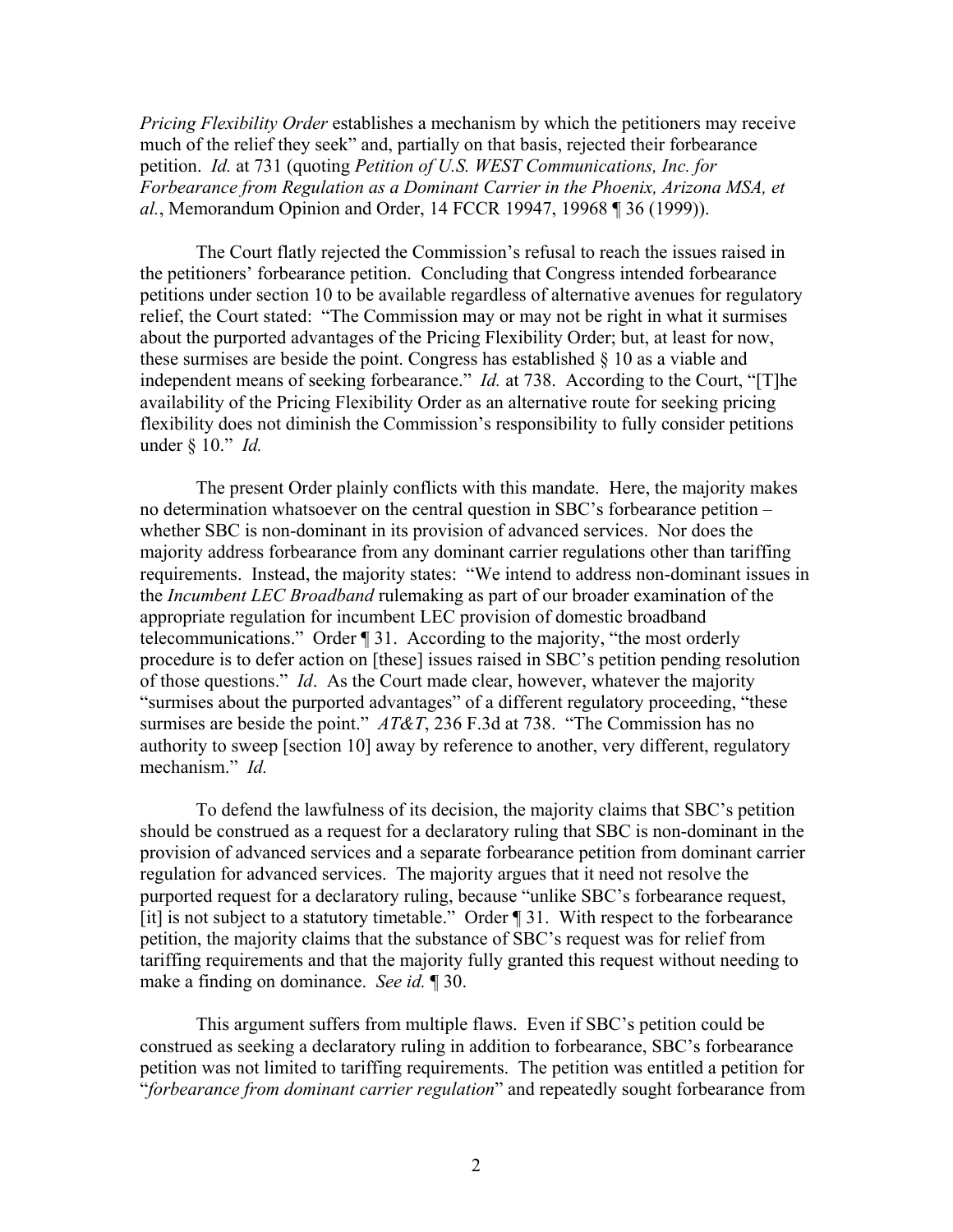"*dominant carrier regulation, including tariffing*." *SBC Petition* at Title Page, 79 (emphasis added); *see also*, *e.g.*, *id.* at 1, 2, 3, 76, 80, 83. Moreover, even with respect to tariffing requirements, SBC's petition could not be fully resolved without a finding on dominance, or, at the least, a decision on forbearance from all tariffing requirements. The majority made no such finding and granted no such relief. Instead, the majority puts in place a core of tariffing and related requirements, including mandates that SBC "offer [advanced] services through a structurally separate affiliate," "post rates, terms and conditions of broadband access arrangements with affiliated ISPs on its website," "make physical copies of contracts reflecting these rates, terms and conditions available for public inspection," "continue to record cost data using the methods it presently uses and must retain its cost data for at least two years," and "submit to the Commission annually an affidavit, signed by a responsible officer, attesting to [its] compliance with its commitments in this proceeding during the preceding year." Order ¶ 15. As discussed in more detail below, these requirements can be justified only by an assumption that SBC is dominant in the market for advanced services. Accordingly, even if SBC's petition is construed in the strained manner suggested by the majority, the majority's refusal to address SBC's request to be considered non-dominant shirked the Commission's "responsibility to fully consider petitions under § 10." *AT&T*, 236 F.3d at 738.

**2.** The majority's decision is also unlawful for another reason: The D.C. Circuit has held that the Commission cannot "circumvent<sup>[]"</sup> the analysis required by a forbearance petition by imposing a separate affiliate structure. *ASCENT,* 235 F.3d at 666. In *ASCENT*, the Court addressed the Commission's determination, in approving the SBC-Ameritech merger, that the merged company could avoid statutory resale obligations on advanced services by providing those services through a separate affiliate. *See id.* at 663. The Commission had previously rejected petitions that sought forbearance from these provisions on the basis of non-dominance. *See id.* at 664. In the SBC-Ameritech Order, however, the Commission concluded, without any analysis of market dominance, that if the merged company provided advanced services through a structurally separate affiliate, it would not be subject to the challenged regulation. *See id.* at 665.

 The D.C. Circuit vacated this determination. *See id.* at 668. The Court concluded that the Commission had used the separate affiliate structure as a vehicle for "circumvention of the statutory scheme." *See id.* at 666. Because section 10 imposes specific requirements that must be met before the forbearance sought could be granted, the Commission could not "sideslip" those requirements by imposing a separate affiliate structure. *Id.* In concluding that the use of the separate affiliate structure was nothing more than a device for evading a section 10 analysis, the Court emphasized that the use of the structure could not be justified in the absence of a determination on market dominance: "If an ILEC has no market power over advanced services, . . . it is not apparent why a separate affiliate would be necessary – or even useful. It could be thought that the affiliate structure is a *non sequitur* if an ILEC cannot use its local loop monopoly to leverage its position in the advanced service market." *Id.* at 668. Thus, the separate affiliate structure was "simply a device to accomplish indirectly what the statute clearly forbids: the Commission's exercise of forbearance authority over an ILEC's provision of advanced services." *Id.* at 665.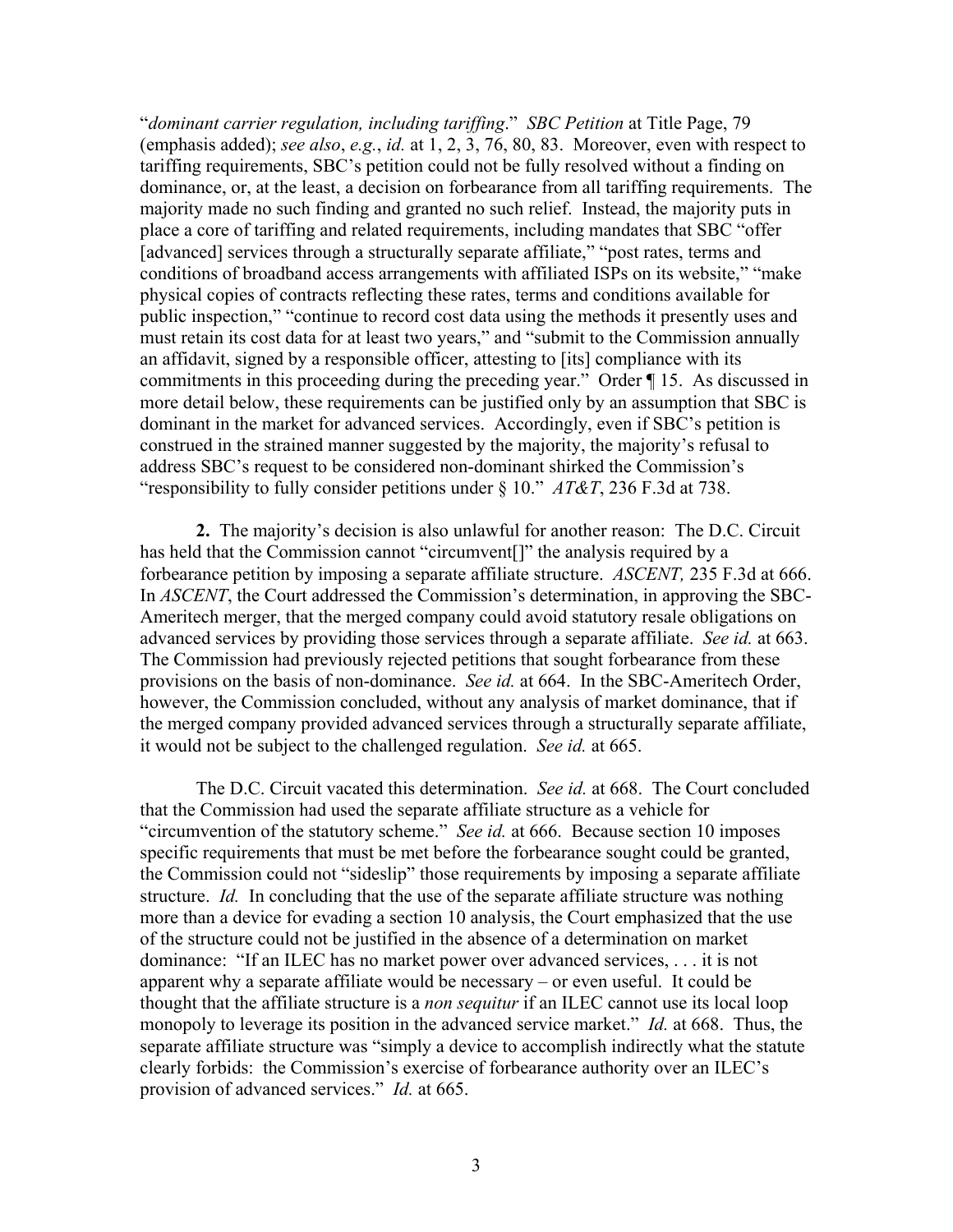The present Order violates the D.C. Circuit's ruling. Having once been told that the Commission cannot impose a separate affiliate structure as a substitute for the analysis necessary to respond to a forbearance petition, the majority here again imposes a separate affiliate requirement rather than conduct the requisite analysis. Just as in *ASCENT*, the majority has conducted no market dominance analysis whatsoever, even though the Court made clear that a separate affiliate requirement can be justified only upon a finding of market dominance. In fact, the majority here *goes even further* than the Commission did in *ASCENT* and imposes *additional requirements that assume market dominance*. Why should SBC be required to record cost data or post rates, terms and conditions of broadband access arrangements with affiliated ISPs on its website if it is non-dominant? In the absence of a finding of market dominance, such requirements do not appear "necessary – or even useful." The majority's attempt to "sideslip" the question whether SBC is non-dominant thus necessarily fails.<sup>7</sup>

**3.** Finally, the majority's Order violates another basic tenet of administrative law: it is a fundamental principle that an "agency must examine the relevant data and articulate a satisfactory explanation for its action including a 'rational connection between the facts found and the choice made.'" *Motor Vehicle Mfrs. Ass'n v. State Farm Mut. Auto. Ins. Co.*, 463 U.S. 29, 43 (1983) (quoting *Burlington Truck Lines v. United States*, 371 U.S. 156, 168 (1962)). Not only did the majority fail to offer any explanation – satisfactory or otherwise – for the imposition of requirements that assume SBC's dominance in the provision of advanced services, but, equally importantly, the majority has failed to "examine the relevant data."

 The D.C. Circuit has held that in regulating the advanced services provided by incumbent telephone companies, the Commission must "consider the relevance of competition in broadband services coming from cable." *USTA*, 290 F.3d at 428. In the *USTA* case, the Commission had ordered incumbents to make available to competitors the high frequency portion of the local loop, which allows competitors to deploy advanced services over the incumbents' facilities. *See id.* at 429. The Commission based this decision on its view that, without this "line-sharing," competitors would be impaired in their ability to provide advanced services. *See id.* The Court vacated the Commission's order, finding that the Commission (Cite as: 236 F.3d 729, \*731, 344 U.S.App.D.C. 362, \*\*364) "completely failed to consider the relevance of competition in broadband services coming from cable." *Id.* at 428. The Court reasoned that the Commission's own findings "repeatedly confirm both the robust competition, and the dominance of cable, in the broadband market." *Id.* The Court held that because the Commission had engaged in a "naked disregard" of these facts, its conclusion that

 $\overline{a}$ 

 $<sup>7</sup>$  The majority claims that limiting SBC to providing advanced services through an affiliate is reasonable</sup> because SBC currently provides advanced services in this manner and has not suggested that it will provide them in a different manner "during the foreseeable future." Order ¶ 30. But SBC explicitly asked the Commission "to forbear from dominant carrier regulation of [advanced] services . . . irrespective of whether it continues to provide them through a separate affiliate." *SBC Petition* at 1-2. The majority must offer some explanation why imposing this structure is in any way appropriate, something it cannot do in the absence of a determination on market dominance.